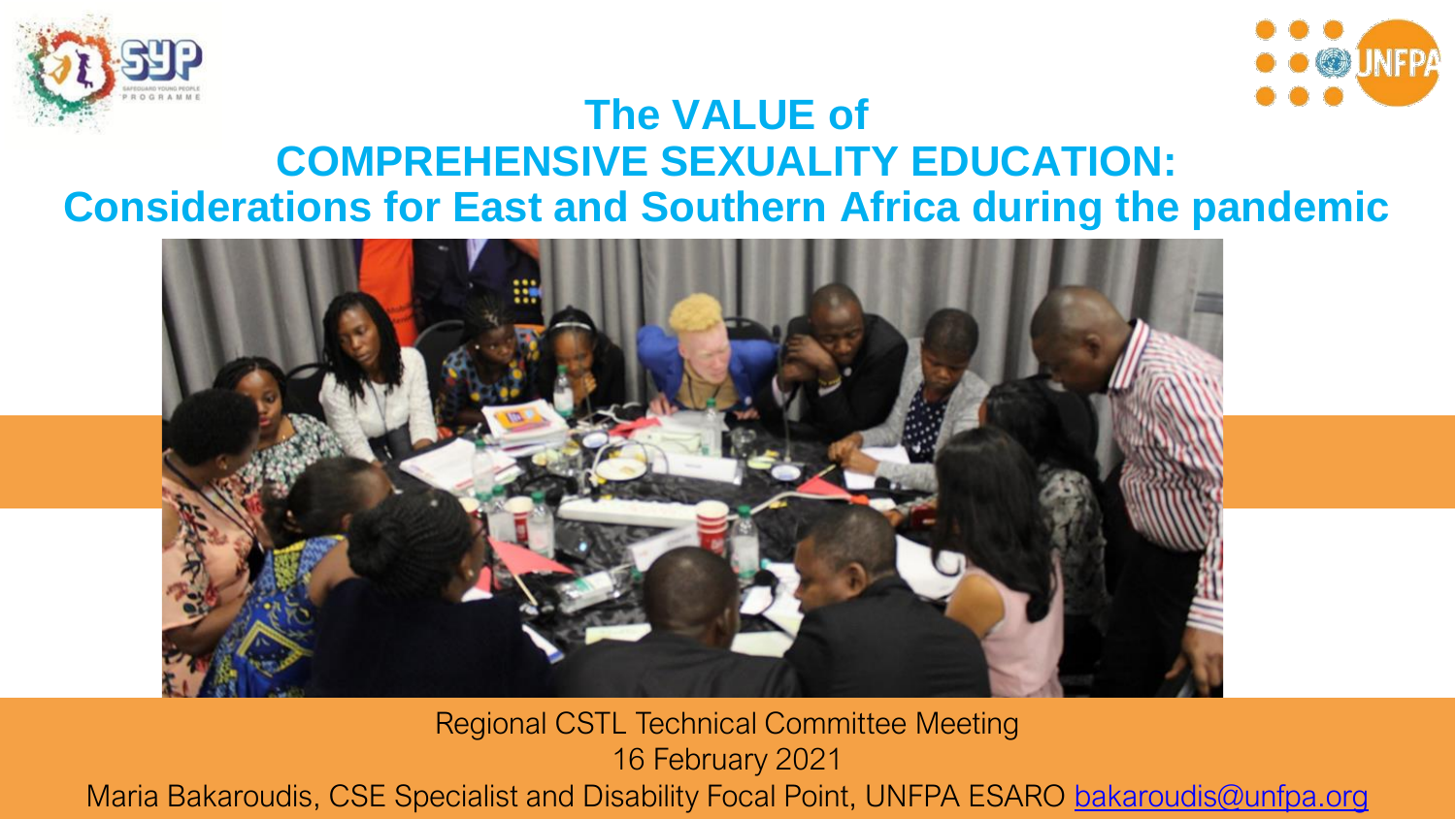

CSE is a curriculum-based process of teaching and learning about the cognitive, emotional, physical and social aspects of sexuality. CSE is comprehensive when it covers the full range of topics related to human sexuality, rights and gender, without omitting challenging or sensitive topics. (UN International Technical Guidance on Sexuality Education, 2018)

# Qualities of effective CSE

scientifically accurate incremental, age and developmentally appropriate, based on human-rights and gender equality, culturally relevant and context appropriate, inclusive of the life skills, and transformative.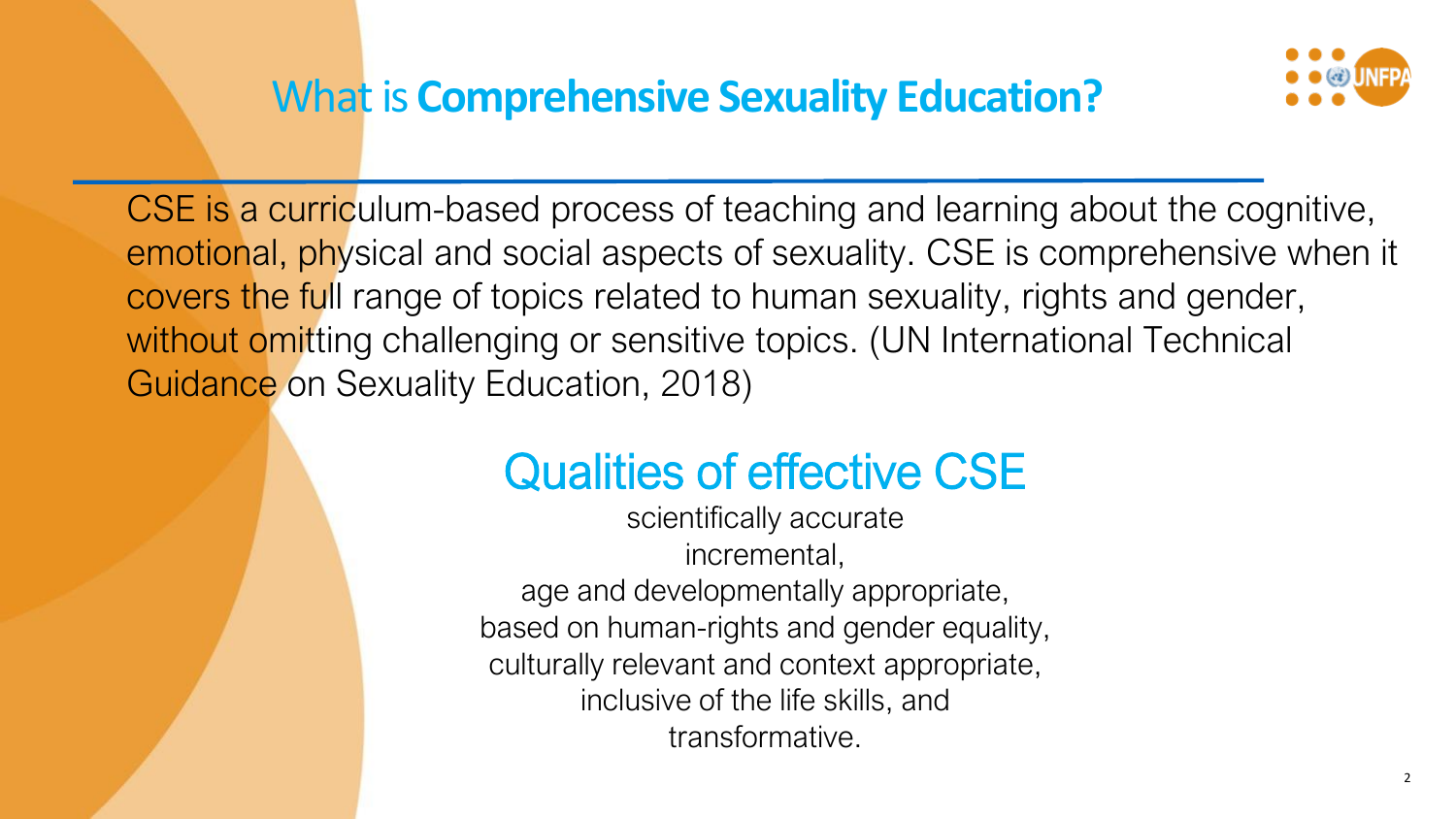## **Global and Regional Commitments on Comprehensive Sexuality Education**

| Millennium<br>Development         | <b>Mexico Ministerial</b><br>Declaration:                                                                                              | <b>Montevideo</b> Consensus on<br>Population and Development<br><b>Asian and Pacific Declaration</b>                                  | Sustainable<br>Development<br>Goals                                 | <b>ICPD</b><br>@25                                              | <b>ESA</b><br><b>Commitment</b><br>2020<br><b>Evaluation &amp;</b>          |                                                 |
|-----------------------------------|----------------------------------------------------------------------------------------------------------------------------------------|---------------------------------------------------------------------------------------------------------------------------------------|---------------------------------------------------------------------|-----------------------------------------------------------------|-----------------------------------------------------------------------------|-------------------------------------------------|
| Goals<br>Goal 2<br>ICPD Protender | Education (2008-<br>2015<br>(Education), 3<br>CSE and health<br>equality), 5<br>services for<br>(SRHR), and 6 adolescents and<br>youth | Preventing throughpn Population and Development<br><b>Addis Ababa Declaration on</b><br>Population and Development<br>beyond 2014     | Target 4,7<br>(Education),<br>3.7 (Health)<br>and $5.6$             | Pan-African<br>High level<br>Ed Conf:<br>Nairobi<br>Declaration | Design of New<br><b>Term 2021-</b><br>2030<br><b>Africa Union</b>           | <b>SDGs</b><br>2030:<br>Accountability<br>time! |
| (HIV/AIDS)                        |                                                                                                                                        | The Eastern and Southern African<br>Ministerial Commitment on CSE and<br>SRH services for adolescents and<br>young people (2013-2020) | (Gender<br>Equality) AU<br><b>WCA</b><br>Road<br>map<br><b>2016</b> | On Ed for<br>Africa we<br>want                                  | <b>Strategy for</b><br><b>Health and</b><br><b>Well-being</b><br>2021-2030? |                                                 |
| 1994 2000                         | 2008                                                                                                                                   | 2013                                                                                                                                  | 2015 2016 2018 2019 2021                                            |                                                                 |                                                                             | 2030                                            |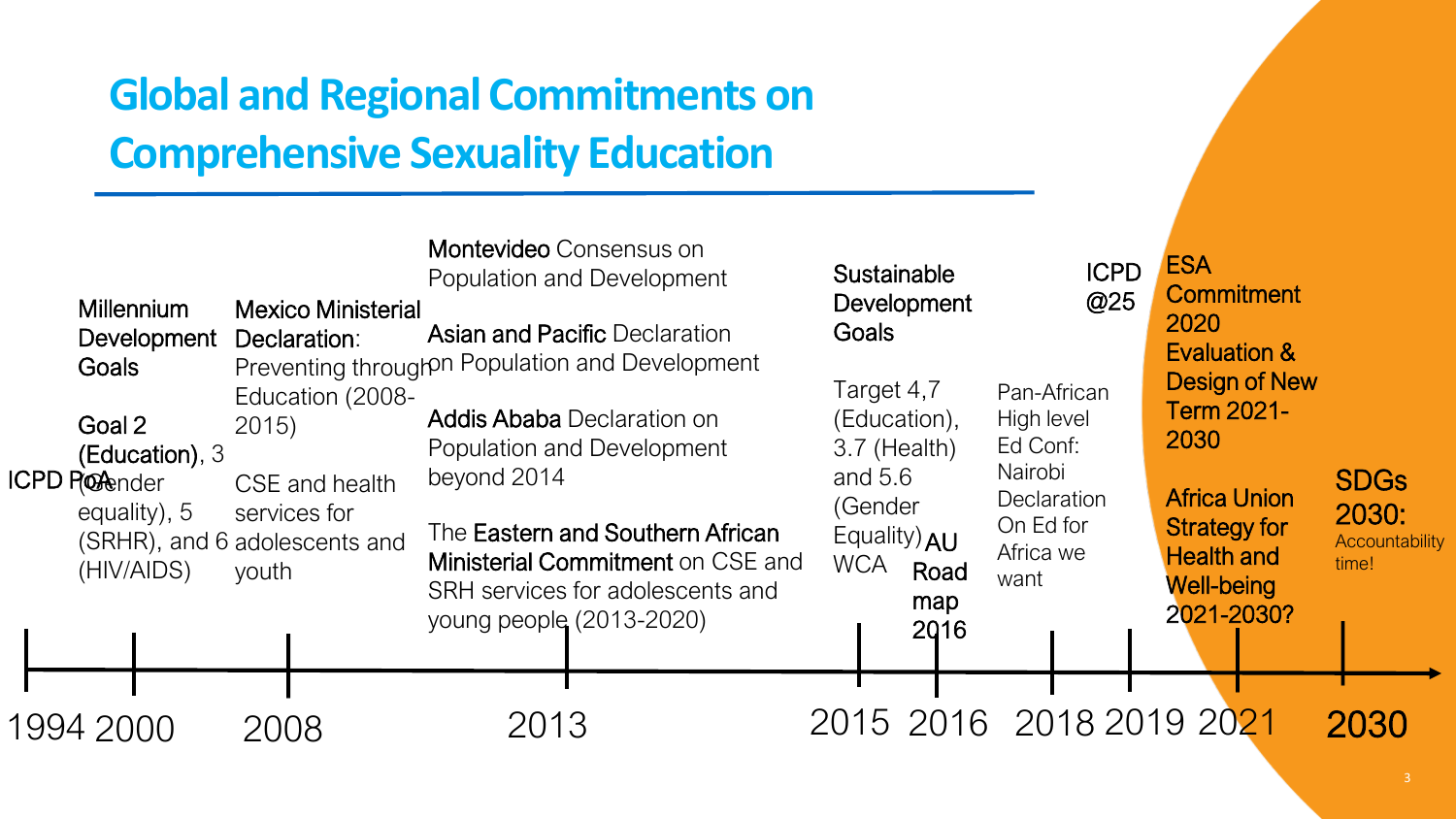# **COVID-19 Challenges in delivering CSE:**



Some insights:

- The **longer** learners are out of school, the **less likely** they will all return to school
- **Girls are more impacted** in terms of distance learning (chores, sharing computer, internet, airtime) and risk of not returning to school
- **Alternative methods of assessment** will need to be considered since examinations and traditional methods will not work under physical distancing guidelines
- There is a distinction between **online learning** opportunities and **remote or distance learning**.
- **Limited online access** for masses of learners throughout the region and **lack of electricity** make even radio a prohibitive means of education in some cases.
- **Virtual/online/e-learning** is here to stay but going forward **hybrid or blended learning** methods to be employed and quality assurance an ongoing challenge.
- **South-South collaboration** and beyond: those academic institutions that have online learning in place to share these and other open sources for education to maximize immediate education opportunities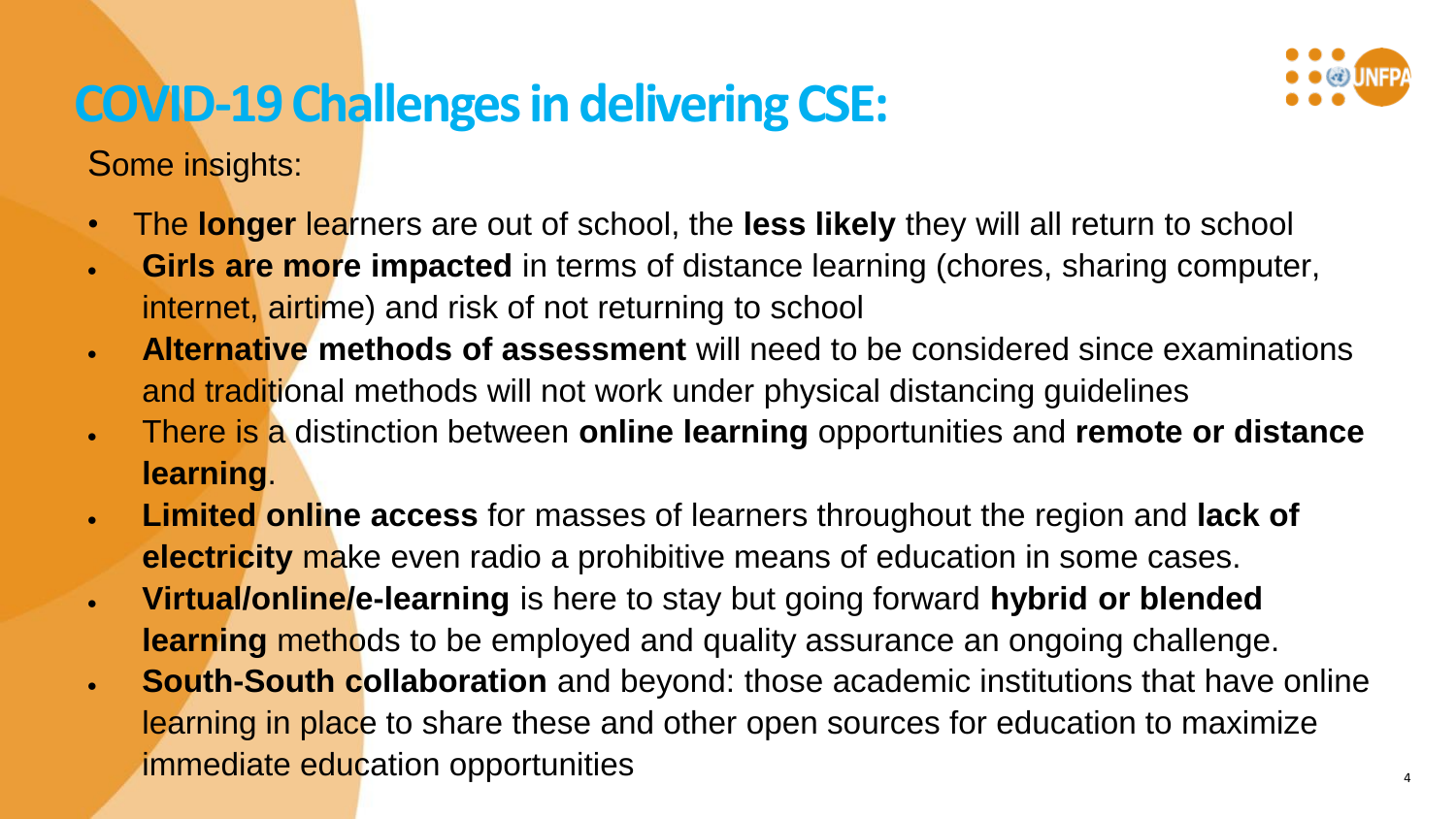#### **COVID-19 Challenges in delivering CSE:**



**Providing gold standard of CSE** in terms of its breadth and depth of sessions/content, teacher effectiveness, etc. is rare in the best of times: whether in schools, out of school and becomes more challenging among hardest to reach groups, among trendy digital solutions, and now, even harder with lockdowns/physical distancing/limited distance learning

**In school CSE-** Ministries of Education are struggling with how to provide even the most basic education and will likely prioritise what they consider the most fundamental subjects: literacy, mathematics, etc. so **keeping CSE in distance learning offerings is/will be a hard sell**….yet so important because sex, sexuality, menstruation, puberty, pregnancy, all SRHR concerns, do not stop or pause for pandemics and in some cases, intensify as in the case of SGBV, unintended pregnancies.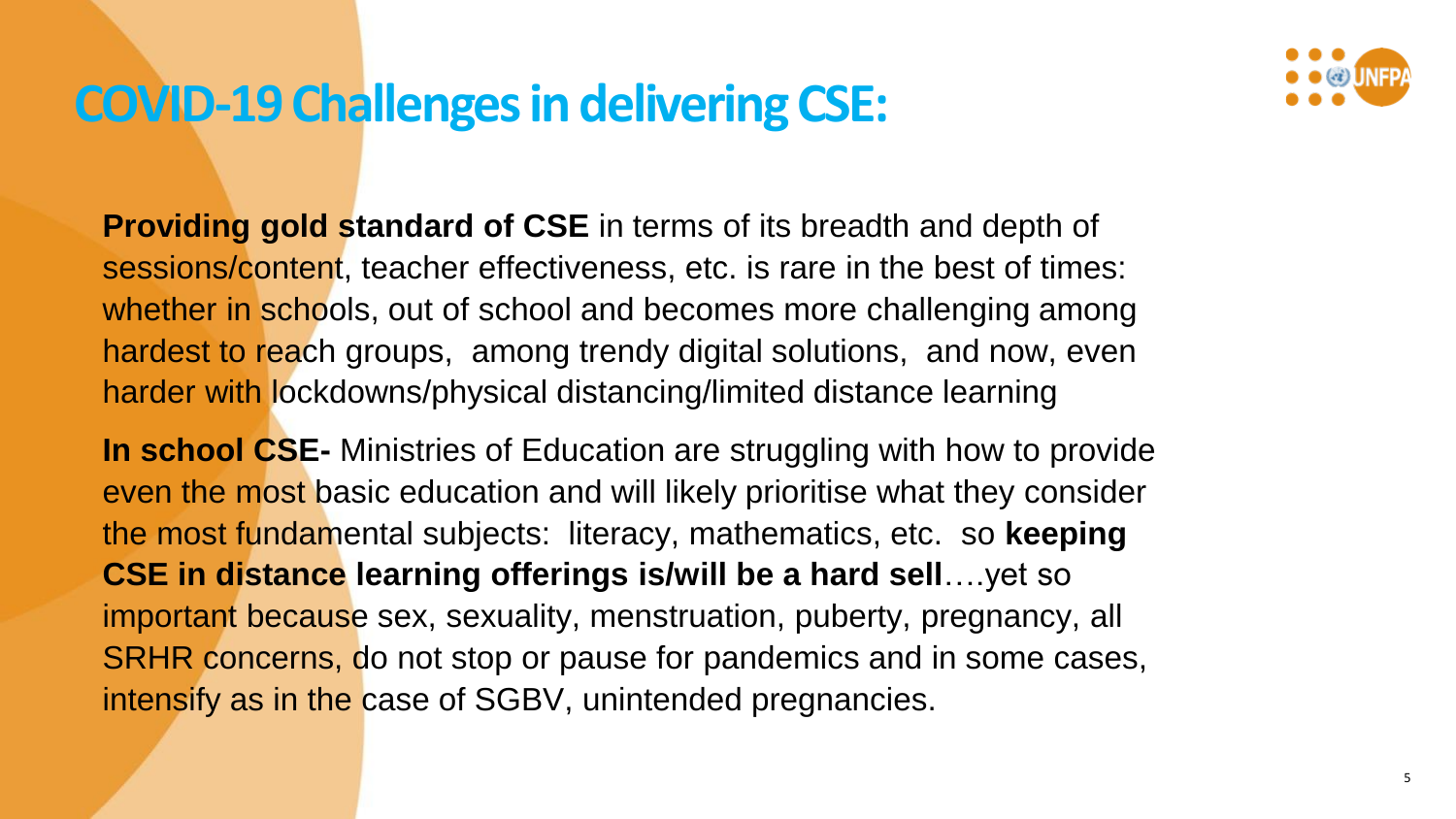# **Other bottlenecks to effective CSE**

- Global countermovement, misinformation, disinformation
- Cultural taboos
- Lack of harmonized, conducive laws and policies and weak enforcement of policies related to CSE/SRHR for young people (for example management of learner pregnancies)
- Political will and multi-sectoral collaboration differs across Member States
- Some schools do not provide CSE at all or in limited forms (only some years of schooling, or not geographically saturated)
- CSE often not inclusive enough to cater to specific needs of LNOB groups
- On-going need for pre and in-service teacher training that leads to high teacher effectiveness not yet costed and institutionalized fully in national systems
- Use of regional resources aimed at capacity building/training the CSE workforce with fidelity unknown
- CSE not often examinable/assessed or mandatory
- Quality assurance issues in and out of school
- Significant need of ongoing resources required for advocacy, capacity building, implementation, M&E and other evidence generation
- Lots of evidence gaps (dosage, modes of delivery-stand alone/integrated, long term impact, data disaggregation, etc.)
- Attrition and other challenges with out of school CSE
- Agility and flexibility to incorporate mega trends and emerging issues
- M&E systems need strengthening
- Resources needed for scaling up scope/coverage and geographical saturation
- Infrastructure and access for digital solutions
- Weak linkages to SRHR services and commodities including school health programmes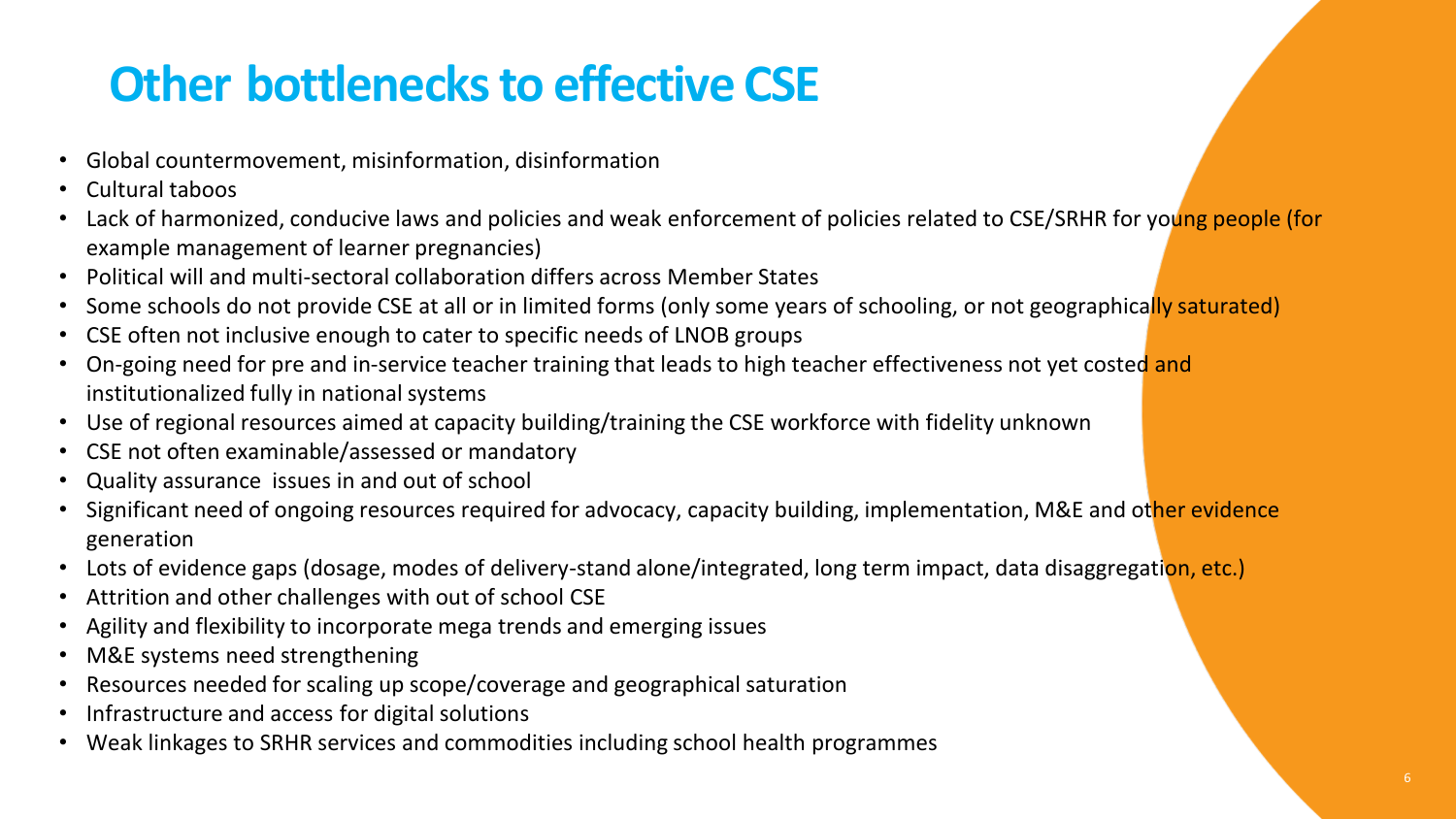### **Debunking the myths about CSE**



#### CSE does NOT

- Focus on sexual intercourse or encourage young people to have sex
- **Teach** young people how to have sex or take away their innocence
- Follow an abstinence only until marriage approach
- Disregard abstinence as an option
- Perpetuate myths about condoms
- Undermine parents or the authority of families
- **Disregard** nor impose cultural or religious values and morals
- Promote or encourage LGBTI issues.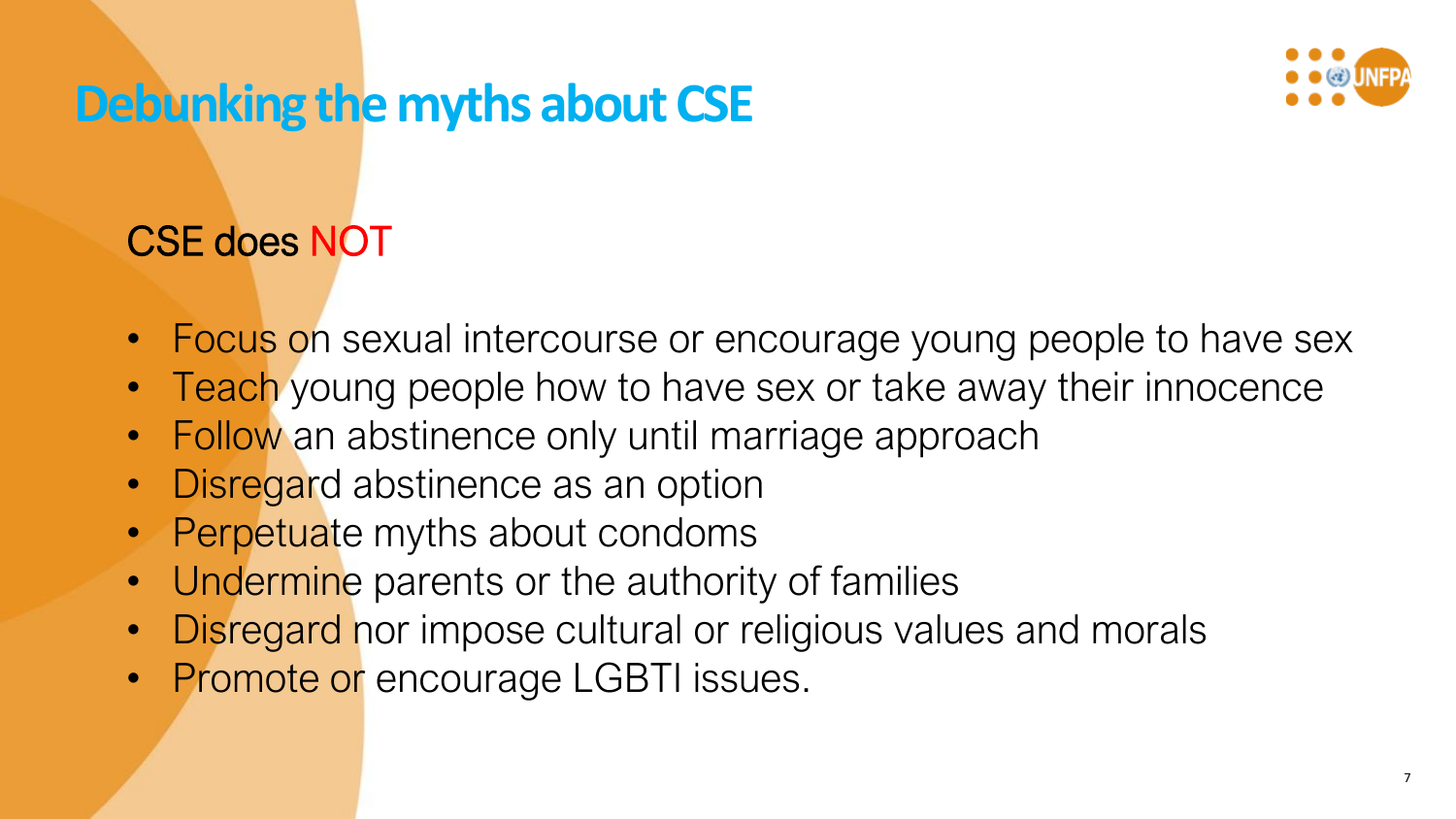### **Evidence on CSE and its benefits**



When delivered with fidelity, by trained teachers/facilitators using participatory methods extensive evidence suggests CSE:

- delays age of sexual debut
- decreases number of sexual partners and frequency of sex
- increases use of contraception including condoms
- reduces misinformation
- increases correct knowledge about sexuality, relationships and HIV
- clarifies and strengthens positive/health promoting values and attitudes
- increases skills to make informed decisions and the self efficacy to act on them
- improves perceptions about peer groups and social norms
- increases communication with parents and other adults
- abstinence only or abstinence focussed programmes do NOT work and are potentially harmful
- CSE is most impactful when paired with SRH services and involve parents and community members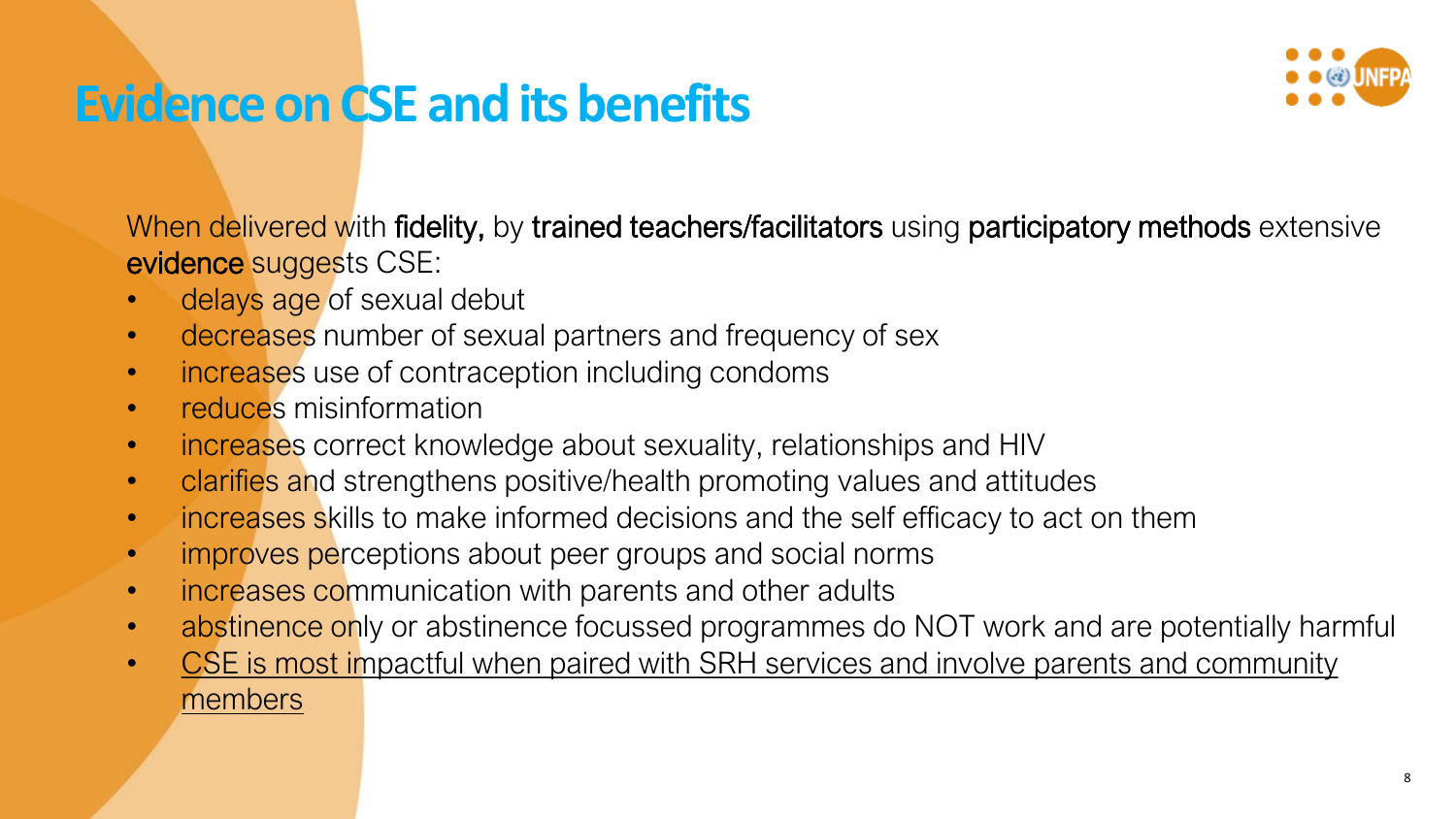

# **CSE** is an essential part of SRH service package within **Universal Health Coverage**

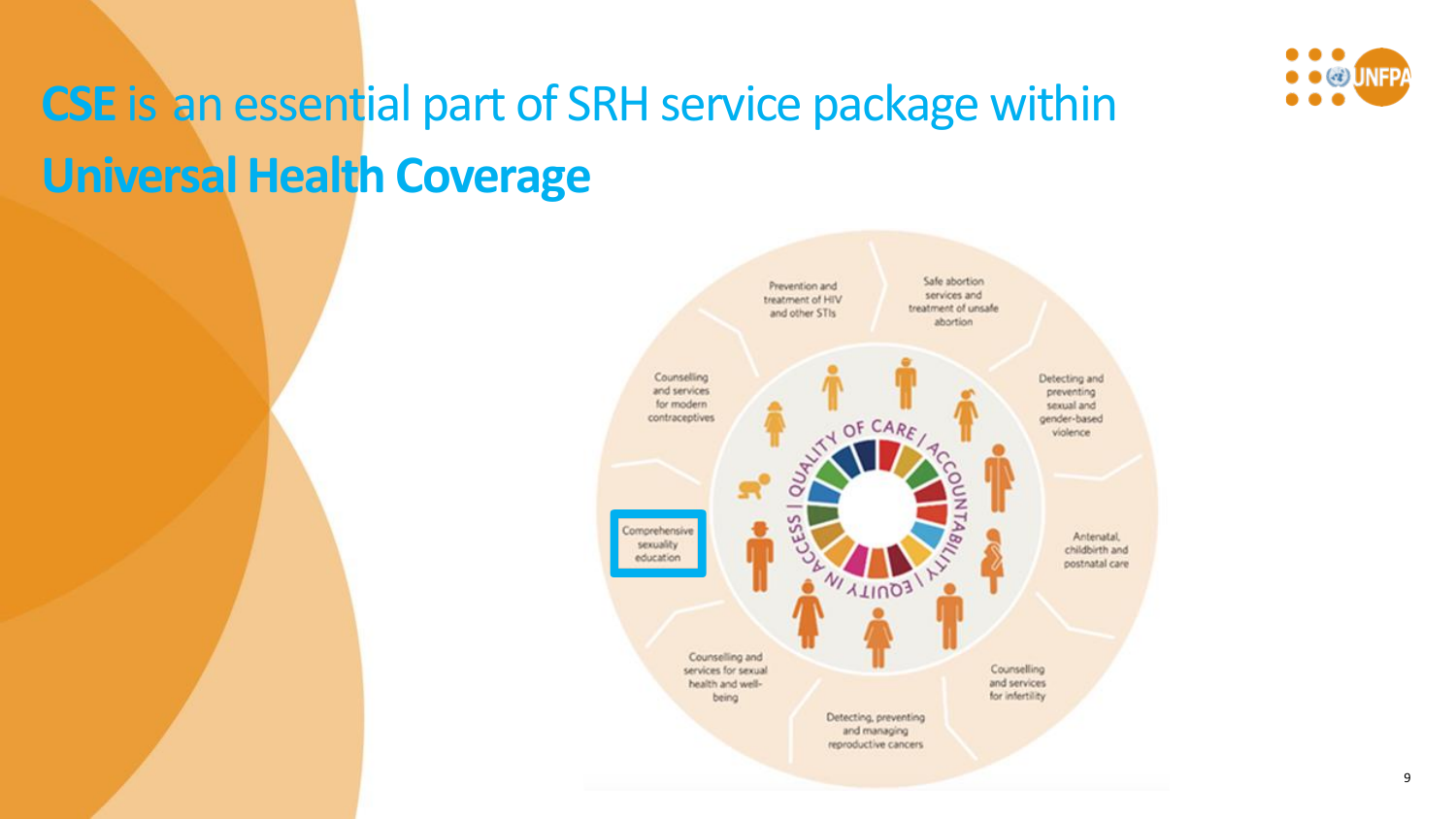#### **CSE's Value Added**

- CSE can reach **large numbers of young people** within the 10-24 year old age range in and out of school over time, hence the importance of **scaling up, geographically saturating, and institutionalizing** the implementation of CSE in sustainable national systems within and outside the formal education sector.
- CSE is a true form of **prevention** in that it aims to impart knowledge, essential life skills, healthpromoting attitudes and behaviors, often at strategic opportune moments before the information is needed. Thus, its focus is towards the **development and maintenance of healthy SRHR behaviors, versus the need for behavior change**. That said, it also addresses the importance of **behavior change** and **mitigation** of negative SRHR at individual, inter-personal, and socio-cultural levels.
- CSE **creates demand** for the **utilization of SRHR services and commodities**

**We need to give CSE a long term chance to follow through on its theoretical and evidence based promises**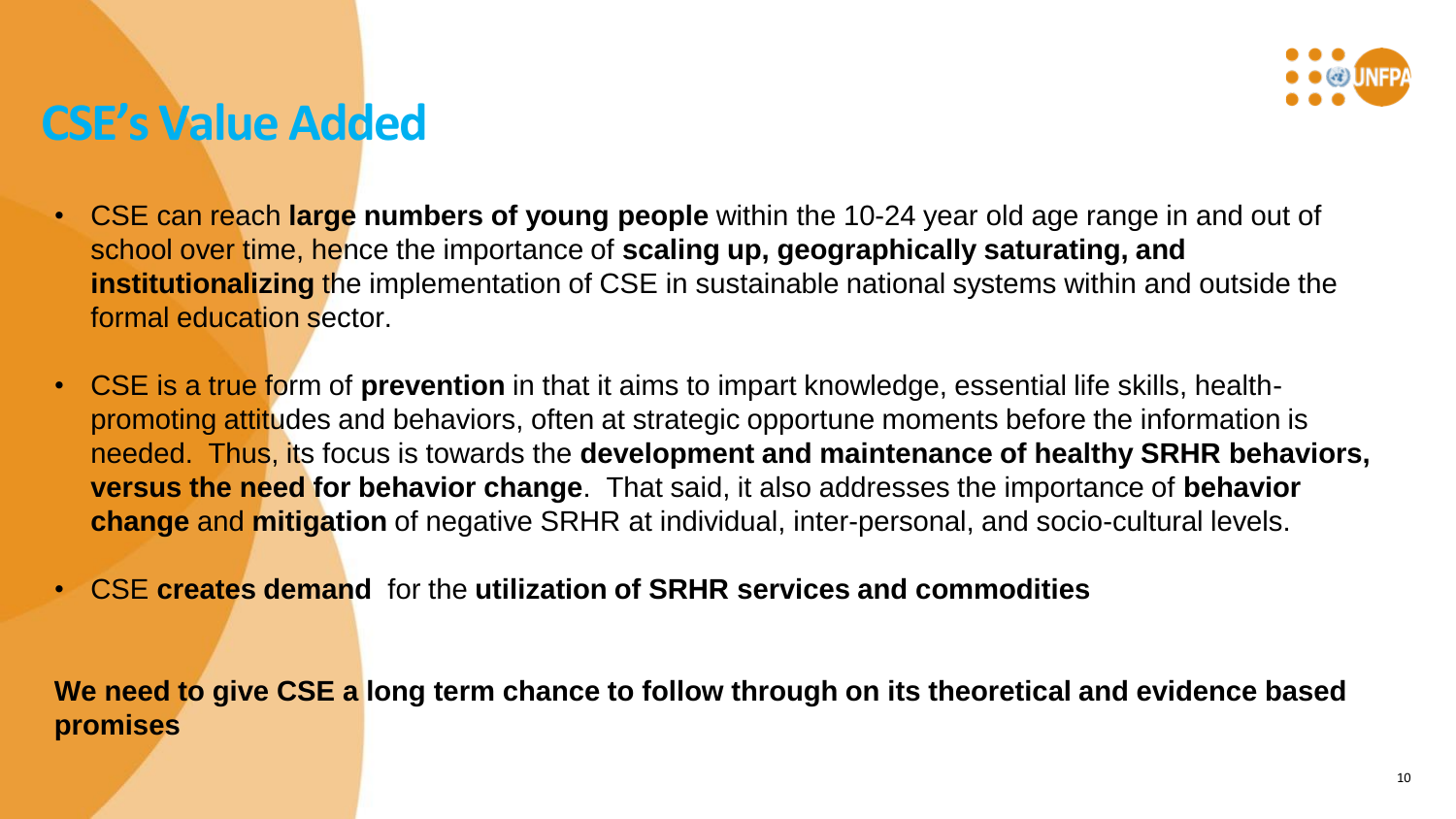#### What would the ideal state of sustainable CSE in light of COVID-19 look like in terms of:



- Meaningful youth leadership in CSE
- National/regional/continental ownership and institutionalization
- Multi-sectoral collaboration and coordination with strong community advocates
- Harmonized, conducive laws and policies
- Gender and rights based national curricula that aligns to international standards and remains flexible to incorporate emerging issues (COVID-19, climate change, MHM,etc.)
- Out of school CSE that compliments in school CSE
- Implementation modalities (integrated, stand-alone, mandatory, assessed)
- Pre and in-service teacher training that leads to high teacher effectiveness
- Development of state of the art teaching and learning materials
- Strong M&E systems, research, knowledge sharing and utilization of data
- Leaving no one behind: entry points, inclusive CSE, trauma informed CSE
- Innovations in CSE including digital solutions and blended forms of learning
- Links and measurable referral mechanisms to youth friendly SRH services
- Significant impact on the health and well-being young people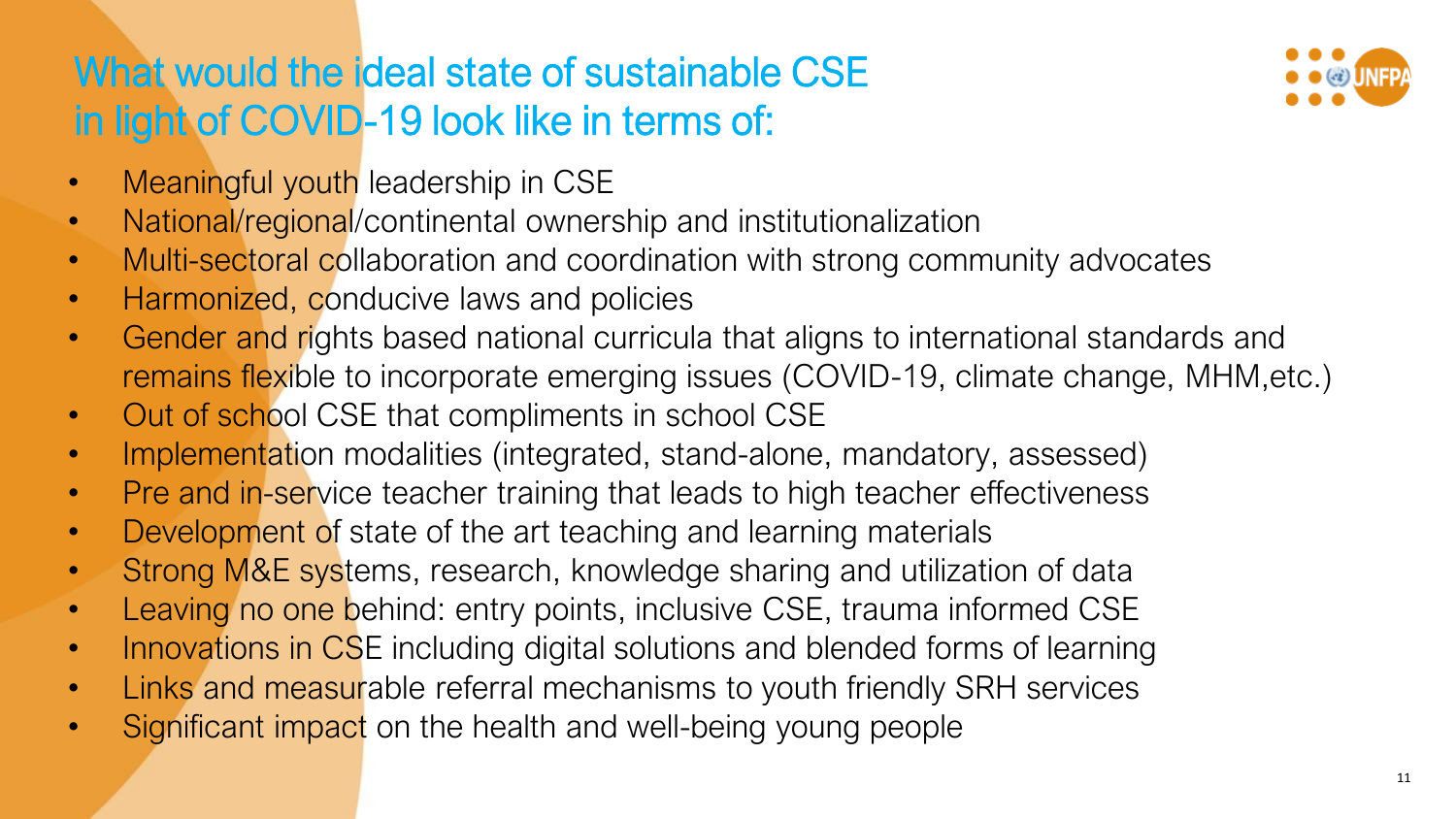### **What is it going to take for us to get there TOGETHER?**



#### *ESA Commitment Vision*

*A young African, a global citizen who is empowered, educated, healthy, resilient and socially responsible - an autonomous decision-maker and has the capacity to reach their full potential and contribute to the development of their community, country and the region*

CSE is more critical now than ever…in its truest PREVENTION potential, in its DEMAND GENERATION potential for SRH services, and in its potential towards knowledge just for knowledge sake towards the health and well-being of the 199 million young people in East and Southern Africa.